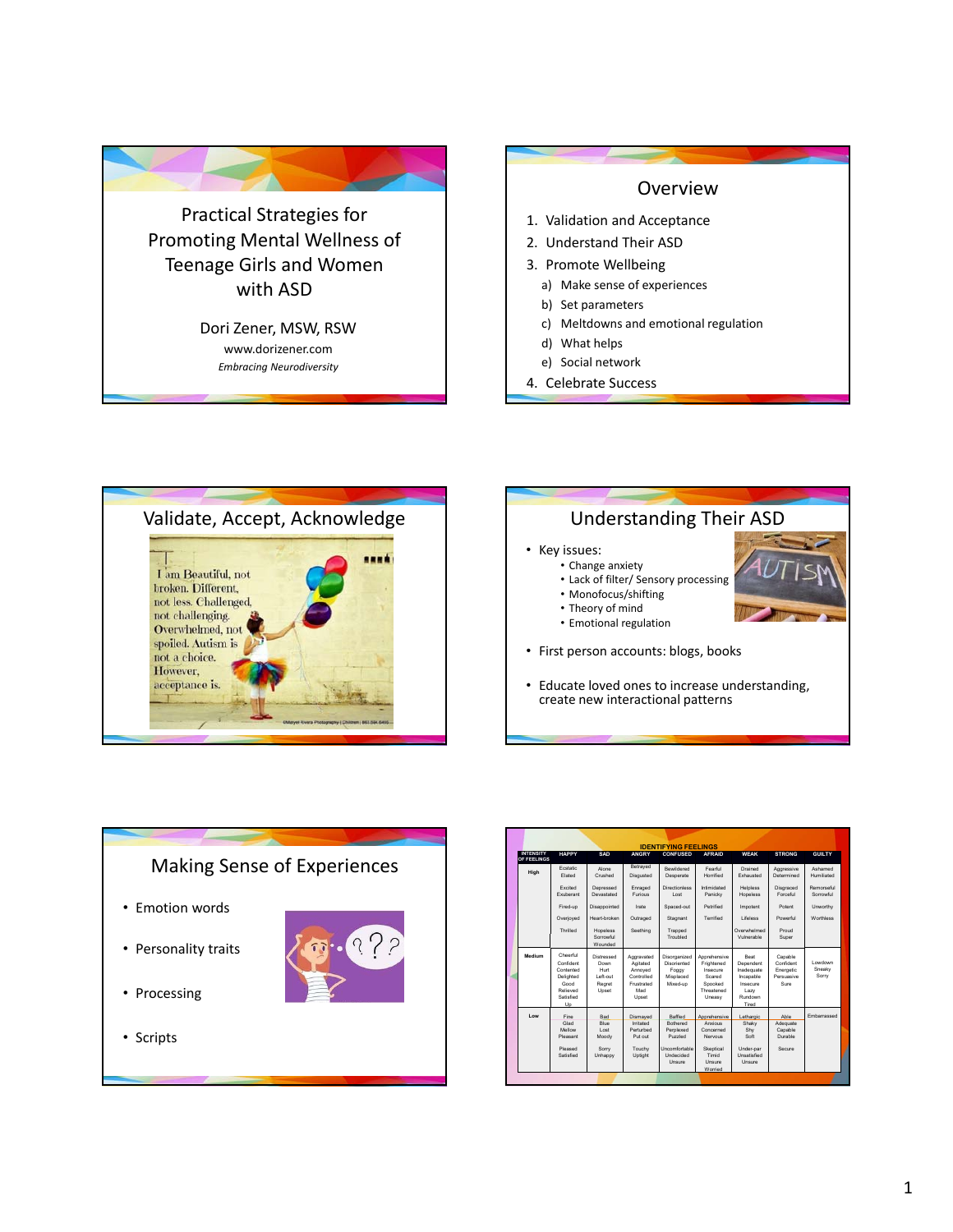



"A build up of emotion. I don't want to be around anyone. I feel suffocated and trapped. If I pinpoint what I'm feeling it makes more sense. "